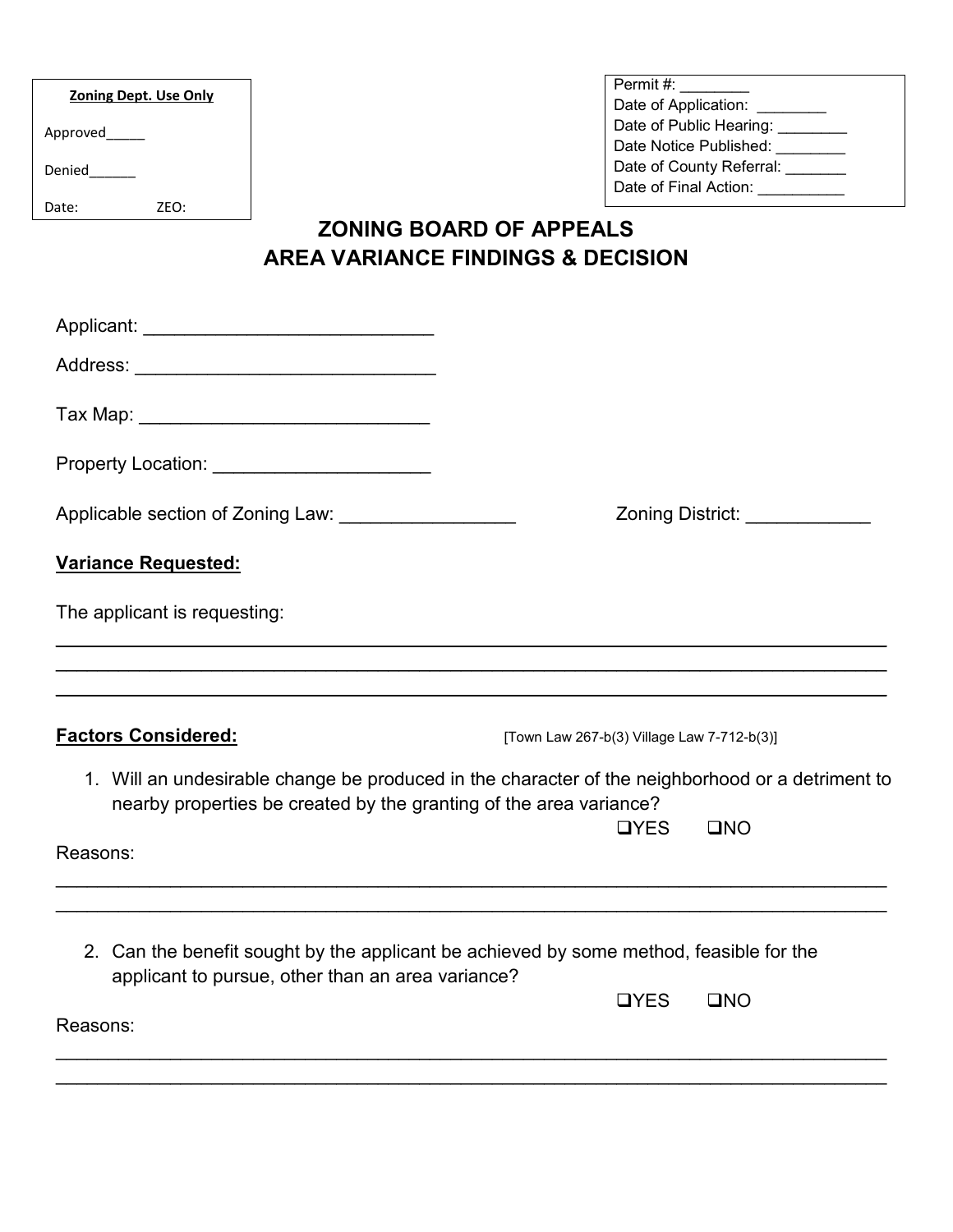|          | 3. Is the requested variance substantial?                                                                                                      | ⊒YES        | OND          |
|----------|------------------------------------------------------------------------------------------------------------------------------------------------|-------------|--------------|
| Reasons: |                                                                                                                                                |             |              |
|          |                                                                                                                                                |             |              |
|          | 4. Will the proposed variance have an adverse effect or impact on the physical or environmental<br>conditions in the neighborhood or district? | <b>OYES</b> | $\square$ NO |
| Reasons: |                                                                                                                                                |             |              |
|          |                                                                                                                                                |             |              |

5. Was the alleged hardship self-created? (this consideration shall be relevant to the decision of the Board of Appeals, but shall not necessarily preclude the granting of an area variance)  $I(YFS$   $I'YOS$ 

\_\_\_\_\_\_\_\_\_\_\_\_\_\_\_\_\_\_\_\_\_\_\_\_\_\_\_\_\_\_\_\_\_\_\_\_\_\_\_\_\_\_\_\_\_\_\_\_\_\_\_\_\_\_\_\_\_\_\_\_\_\_\_\_\_\_\_\_\_\_\_\_\_\_\_\_\_\_\_\_ \_\_\_\_\_\_\_\_\_\_\_\_\_\_\_\_\_\_\_\_\_\_\_\_\_\_\_\_\_\_\_\_\_\_\_\_\_\_\_\_\_\_\_\_\_\_\_\_\_\_\_\_\_\_\_\_\_\_\_\_\_\_\_\_\_\_\_\_\_\_\_\_\_\_\_\_\_\_\_\_

Reasons:

## **DETERMINATION OF ZBA BASED ON THE ABOVE FACTORS**

The ZBA, after taking into consideration the above five (5) factors, finds that:

 The benefit to the applicant **DOES NOT** outweigh the detriment to the neighborhood or community and therefore the variance request is **DENIED**.

 The benefit to the applicant **DOES** outweigh the detriment to the neighborhood or community and therefore the variance request is **APPROVED**.

#### **CONDITIONS:**

The ZBA finds that the following conditions are necessary in order to minimize adverse impacts upon the neighborhood or community:

\_\_\_\_\_\_\_\_\_\_\_\_\_\_\_\_\_\_\_\_\_\_\_\_\_\_\_\_\_\_\_\_\_\_\_\_\_\_\_\_\_\_\_\_\_\_\_\_\_\_\_\_\_\_\_\_\_\_\_\_\_\_\_\_\_\_\_\_\_\_\_\_\_\_\_\_\_\_\_\_ \_\_\_\_\_\_\_\_\_\_\_\_\_\_\_\_\_\_\_\_\_\_\_\_\_\_\_\_\_\_\_\_\_\_\_\_\_\_\_\_\_\_\_\_\_\_\_\_\_\_\_\_\_\_\_\_\_\_\_\_\_\_\_\_\_\_\_\_\_\_\_\_\_\_\_\_\_\_\_\_

\_\_\_\_\_\_\_\_\_\_\_\_\_\_\_\_\_\_\_\_\_\_\_\_\_\_\_\_\_\_\_\_\_\_\_\_\_\_\_\_\_\_\_\_\_\_\_\_\_\_\_\_\_\_\_\_\_\_\_\_\_\_\_\_\_\_\_\_\_\_\_\_\_\_\_\_\_\_\_\_ \_\_\_\_\_\_\_\_\_\_\_\_\_\_\_\_\_\_\_\_\_\_\_\_\_\_\_\_\_\_\_\_\_\_\_\_\_\_\_\_\_\_\_\_\_\_\_\_\_\_\_\_\_\_\_\_\_\_\_\_\_\_\_\_\_\_\_\_\_\_\_\_\_\_\_\_\_\_\_\_

#### **CONDITION NO. 1:**

Adverse impact to be minimized: